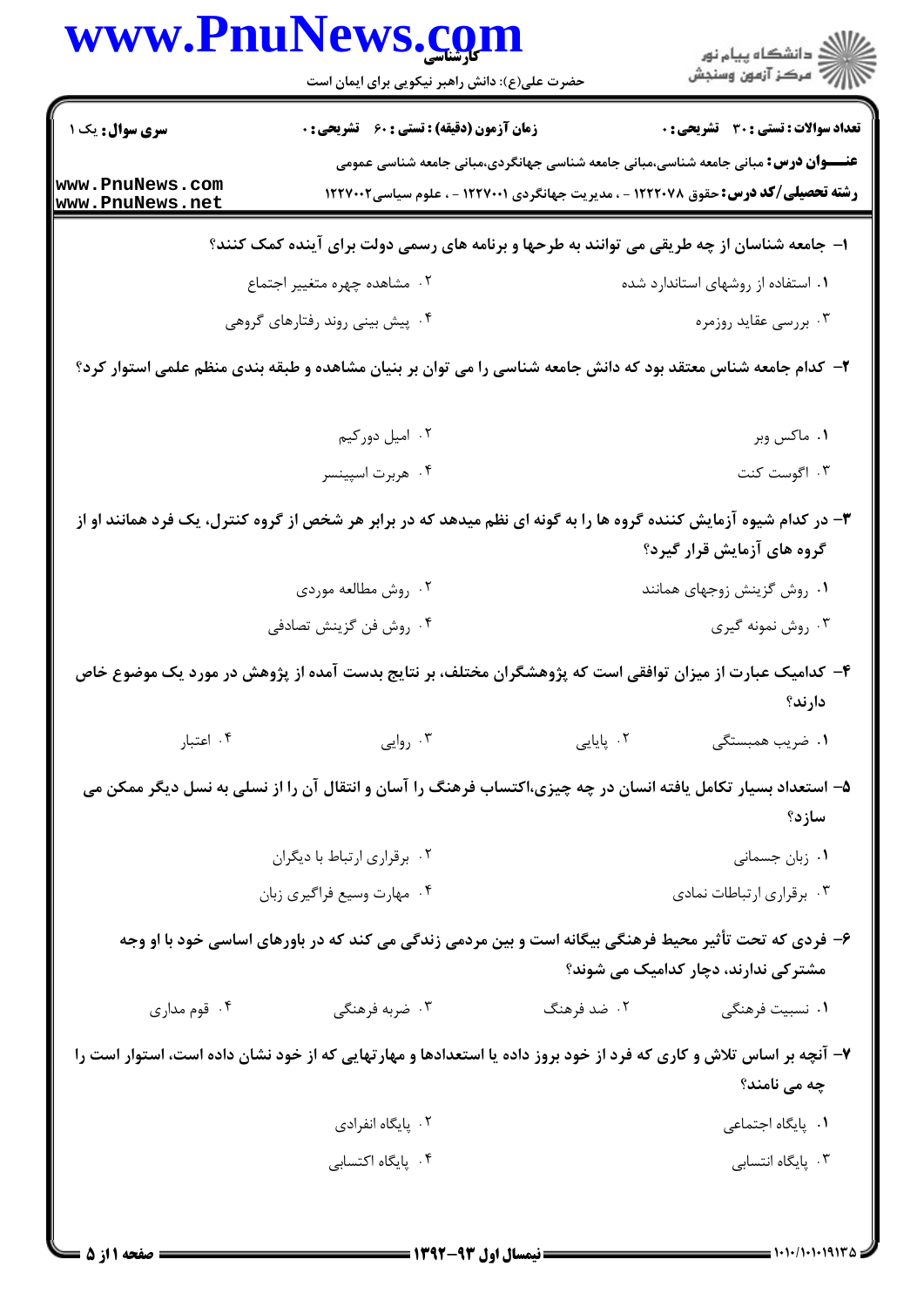|                                    | www.PnuNews.com<br>حضرت علی(ع): دانش راهبر نیکویی برای ایمان است                                              | ≦ دانشڪاه پيام نور<br>√ مرڪز آزمون وسنڊش                                                                                                                                               |                   |
|------------------------------------|---------------------------------------------------------------------------------------------------------------|----------------------------------------------------------------------------------------------------------------------------------------------------------------------------------------|-------------------|
| <b>سری سوال : ۱ یک</b>             | <b>زمان آزمون (دقیقه) : تستی : 60 ٪ تشریحی : 0</b>                                                            | <b>تعداد سوالات : تستی : 30 ٪ تشریحی : 0</b>                                                                                                                                           |                   |
| www.PnuNews.com<br>www.PnuNews.net |                                                                                                               | <b>عنـــوان درس:</b> مبانی جامعه شناسی،مبانی جامعه شناسی جهانگردی،مبانی جامعه شناسی عمومی<br><b>رشته تحصیلی/کد درس:</b> حقوق ۱۲۲۲۰۷۸ - ، مدیریت جهانگردی ۱۲۲۷۰۰۱ - ، علوم سیاسی۱۲۲۷۰۰۲ |                   |
|                                    | ۸- حالتی که در آن فرد نقش خاصی را به رغم میل و احساسات شخصی ایفا می کند چه نام دارد؟                          |                                                                                                                                                                                        |                   |
|                                    | ۰۲ فشار نقش                                                                                                   |                                                                                                                                                                                        | ۰۱ دلسردي از نقش  |
|                                    | ۰۴ ناهمسانی پایگاه                                                                                            | ۰۳ ایفای نادرست نقش                                                                                                                                                                    |                   |
|                                    |                                                                                                               | ۹- منظور از آینه که فرد خود را در آن می بیند در نظریه هارتون کولی کدام است؟                                                                                                            |                   |
| ۰۴ همسالان                         | ۰۳ گروه                                                                                                       | ۰۲ جامعه                                                                                                                                                                               | ۰۱ نقش فرد        |
|                                    | ∙ا− گروه همسالان به عنوان عامل اجتماعی ساختن کودک، در چه سنی به اوج اهمیت خود می رسد؟                         |                                                                                                                                                                                        |                   |
|                                    | ۰۲ دوره دوم نوجوانی                                                                                           |                                                                                                                                                                                        | ٠١. ابتداى جوانى  |
|                                    | ۰۴ ابتدای کودکی                                                                                               |                                                                                                                                                                                        | ۰۳ دوران بلوغ     |
|                                    | <b>۱۱</b> - کدامیک عبارت از افرادی است که شخص بین خود و آنان منافع مشترکی نمی بیند؟                           |                                                                                                                                                                                        |                   |
|                                    | ۰۲ برون گروه                                                                                                  |                                                                                                                                                                                        | ۰۱ گروه مخالف     |
|                                    | ۰۴ گروه اختیاري                                                                                               |                                                                                                                                                                                        | ۰۳ درون گروه      |
|                                    | ۱۲- به رهبری گفته میشود که گرایش های خوب و هماهنگی را در میان گروه ایجاد می کند؟                              |                                                                                                                                                                                        |                   |
|                                    | ۰۲ رهبر تخصصی                                                                                                 |                                                                                                                                                                                        | ٠١. رهبر عملگرا   |
|                                    | ۰۴ رهبر ارشادي                                                                                                |                                                                                                                                                                                        | ۰۳ رهبر ابزاري    |
|                                    | ۱۳- فرآیند توسعه نظامی از هنجارها، پایگاه ها و نقشهای مشخص و به هم پیوسته که جامعه آن را پذیرا شده ،کدام است؟ |                                                                                                                                                                                        |                   |
|                                    | ۰۲ نقش پذیری                                                                                                  |                                                                                                                                                                                        | ۰۱ پیروی از قواعد |
|                                    | ۰۴ نهادی شدن                                                                                                  |                                                                                                                                                                                        | ۰۳ اجتماعی شدن    |
|                                    | ۱۴- در بسیاری از موارد راه حل نارسایی و قصوری که یک نهاد از خود نشان داده است کدام می باشد؟                   |                                                                                                                                                                                        |                   |
|                                    | ۰۲ جابجایی کارکرد                                                                                             |                                                                                                                                                                                        | ٠١. تغيير الگوها  |
|                                    | ۰۴ ثبات فرهنگی                                                                                                |                                                                                                                                                                                        | ۰۳ تغییر کارکرد   |
|                                    |                                                                                                               | <b>۱۵</b> – شایع ترین صورت زناشویی کدام یک می باشد؟                                                                                                                                    |                   |
|                                    | ۰۲ چند شوهری                                                                                                  |                                                                                                                                                                                        | ۰۱ چند زنی        |
|                                    | ۰۴ چند همسری                                                                                                  |                                                                                                                                                                                        | ۰۳ تک همسری       |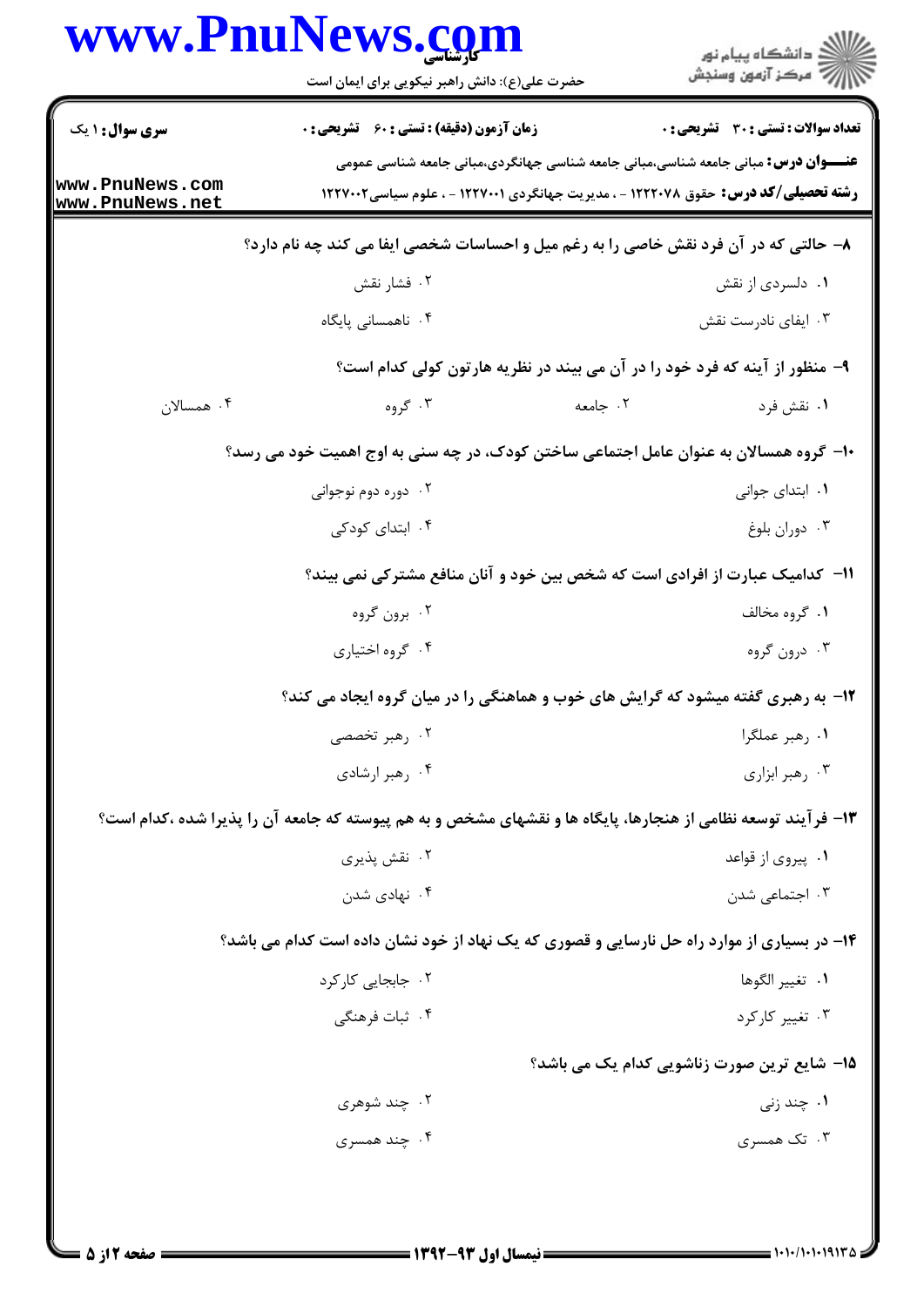| www.PnuNews.com                    | حضرت علی(ع): دانش راهبر نیکویی برای ایمان است                                                                      |                                                                                           | ڪ دانشڪاه پيا <sub>م</sub> نور<br>۾ سرڪز آزمون وسنڊش |  |
|------------------------------------|--------------------------------------------------------------------------------------------------------------------|-------------------------------------------------------------------------------------------|------------------------------------------------------|--|
| <b>سری سوال : ۱ یک</b>             | <b>زمان آزمون (دقیقه) : تستی : 60 ٪ تشریحی : 0</b>                                                                 |                                                                                           | تعداد سوالات : تستي : 30 ٪ تشريحي : 0                |  |
|                                    |                                                                                                                    | <b>عنـــوان درس:</b> مبانی جامعه شناسی،مبانی جامعه شناسی جهانگردی،مبانی جامعه شناسی عمومی |                                                      |  |
| www.PnuNews.com<br>www.PnuNews.net |                                                                                                                    | <b>رشته تحصیلی/کد درس:</b> حقوق ۱۲۲۲۰۷۸ - ، مدیریت جهانگردی ۱۲۲۷۰۰۱ - ، علوم سیاسی1۲۲۷۰۰۲ |                                                      |  |
|                                    | ۱۶– اینکه خانواده پس از تولد فرزند برای یک مدت نسبتاً قابل توجه تنها گروهی است که کودک با آن تماس مستمر دارد به    |                                                                                           | کدام کارکرد خانواده مربوط می شود؟                    |  |
|                                    |                                                                                                                    |                                                                                           | ٠١. اجتماعي كردن كودكان                              |  |
|                                    |                                                                                                                    |                                                                                           | ۰۲ مراقبت و نگهداری از کودکان، معلولان و سالمندان    |  |
|                                    |                                                                                                                    |                                                                                           | ۰۳ فراهم کردن امنیت اقتصادی                          |  |
|                                    |                                                                                                                    |                                                                                           | ۰۴ تثبیت جایگاه اجتماعی و تعیین پایگاه               |  |
|                                    |                                                                                                                    | ۱۷– هدف اصلی آموزش و پرورش علاوه بر اجتماعی شدن چیست؟                                     |                                                      |  |
| ۲. ارتقای بهداشت روانی افراد       |                                                                                                                    |                                                                                           | ۰۱ آموزش حرفه                                        |  |
| ۰۴ تحصیلات آکادمیک                 |                                                                                                                    | ۰۳ انتقال دانایی                                                                          |                                                      |  |
|                                    | ۱۸– طبق کدام دیدگاه، ما بر اساس نمادها و معناهایی که از دیگران آموخته ایم به چیزها نگاه می کنیم؟                   |                                                                                           |                                                      |  |
|                                    | ۰۲ دیدگاه کنش متقابل نمادی                                                                                         |                                                                                           | ۰۱ دیدگاه اجتماعی کردن                               |  |
| ۰۴ دیدگاه کشمکش-نابرابری آموزشی    |                                                                                                                    | ۰۳ دیدگاه آموزش حرفه ای                                                                   |                                                      |  |
|                                    | ۱۹- کدامیک از اجزای نظام مراقبت سلامتی، محور فعالیتهایی را تشکیل میدهند که بقیه کارکنان درون آن به کار می پردازند؟ |                                                                                           |                                                      |  |
| ۰۴ بيماران                         | ۰۳ پرستاران                                                                                                        | ۰۲ پزشکان                                                                                 | ۰۱ بیمارستانها                                       |  |
|                                    |                                                                                                                    | <b>۲۰</b> - ماهیت انگهای مرتبط با بیماری بر پایه ی چه چیز می باشد؟                        |                                                      |  |
|                                    | ۰۲ جنسیت بیمار                                                                                                     |                                                                                           | ٠١ كنش بيمار                                         |  |
|                                    | ۰۴ فرهنگ                                                                                                           |                                                                                           | ۰۳ جامعه                                             |  |
|                                    | ۲۱- هر فرد در خلال چه فرآیندی می آموزد که در موقعیت های مختلف، چه رفتاری قابل قبول و چه رفتارهایی غیر قابل قبول    |                                                                                           | است؟                                                 |  |
|                                    | ۰۲ نظارت اجتماعی                                                                                                   |                                                                                           | ٠١. اجتماعي شدن                                      |  |
|                                    | ۰۴ پذیرش هنجارها                                                                                                   |                                                                                           | ۰۳ هنجارمند شدن                                      |  |
|                                    |                                                                                                                    | ۲۲- کدام صورت هنجارها عادات و شیوه های رفتار و کردار مرسوم می باشد؟                       |                                                      |  |
|                                    | ۰۲ رسوم اخلاقی                                                                                                     |                                                                                           | ۰۱ قوانین                                            |  |
|                                    | ۰۴ ارزشها                                                                                                          |                                                                                           | ۰۳ شیوه های قومی                                     |  |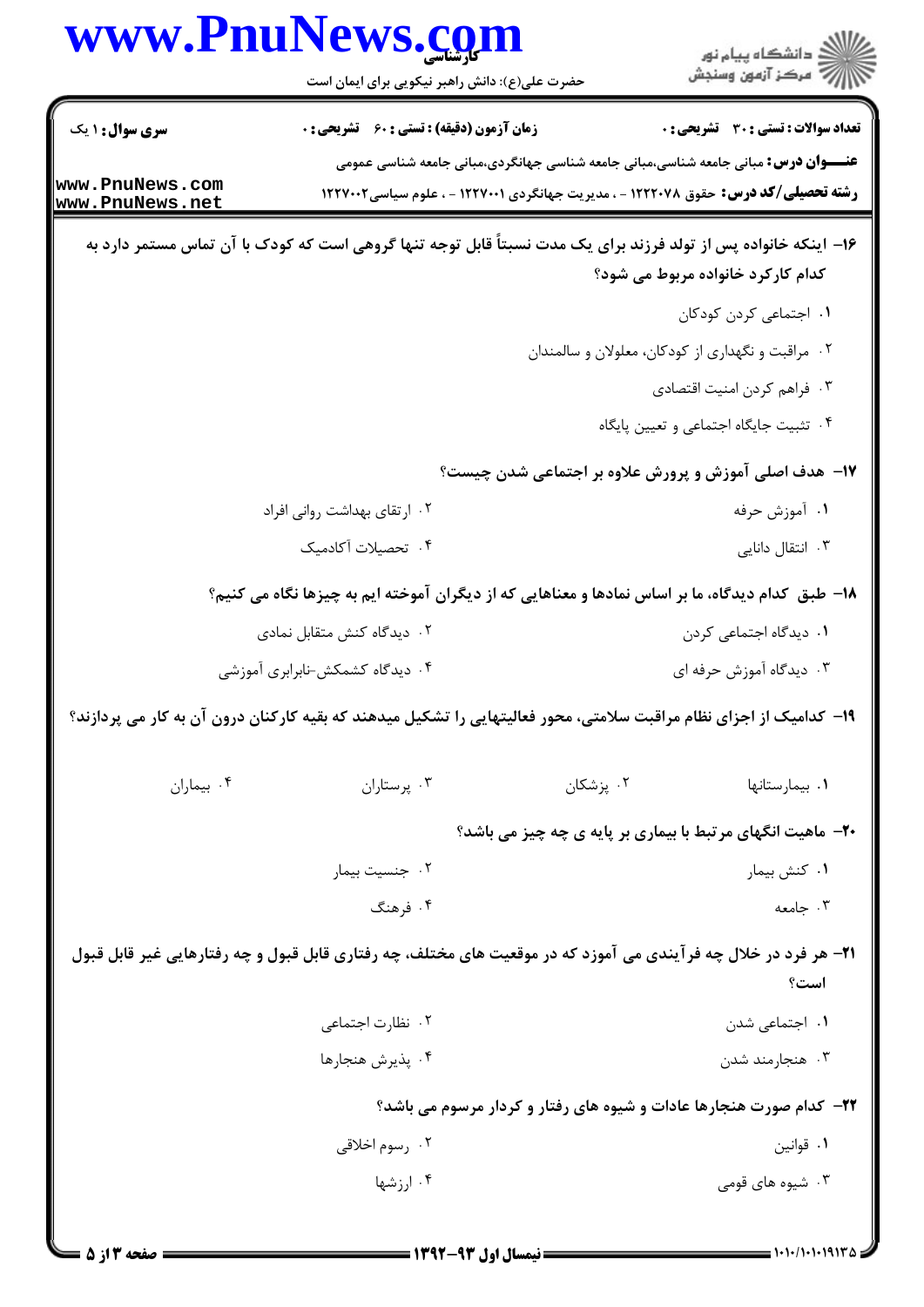| <b>زمان آزمون (دقیقه) : تستی : 60 ٪ تشریحی : 0</b><br>٢. انحرافات اخلاقى<br>۰۴ انحرافات فردي<br>۰۲ خود و نهاد<br>۰۴ نهاد و فراخود | تعداد سوالات : تستى : 30 - تشريحي : 0<br><b>عنـــوان درس:</b> مبانی جامعه شناسی،مبانی جامعه شناسی جهانگردی،مبانی جامعه شناسی عمومی<br><b>رشته تحصیلی/کد درس:</b> حقوق ۱۲۲۲۰۷۸ - ، مدیریت جهانگردی ۱۲۲۷۰۰۱ - ، علوم سیاسی1۲۲۷۰۰۲<br>۲۳– در کدام نوع از انحرافات، فرد در واقع منطبق با هنجارهای خرده فرهنگ عمل میکند و این خرده فرهنگ است که<br>هنجارهای جامعه را طرد کرده است؟<br>٠١. انحراف از قوانين<br>۰۳ انحرافات گروهی<br>۲۴- بخش خود در تقسیم بندی فروید میانجی میان رابطه متقابل کدام بخشها می باشد؟<br>۰۱ خود، نهاد و فراخود<br>۰۳ خود و فراخود |
|-----------------------------------------------------------------------------------------------------------------------------------|--------------------------------------------------------------------------------------------------------------------------------------------------------------------------------------------------------------------------------------------------------------------------------------------------------------------------------------------------------------------------------------------------------------------------------------------------------------------------------------------------------------------------------------------------------|
|                                                                                                                                   |                                                                                                                                                                                                                                                                                                                                                                                                                                                                                                                                                        |
|                                                                                                                                   |                                                                                                                                                                                                                                                                                                                                                                                                                                                                                                                                                        |
|                                                                                                                                   |                                                                                                                                                                                                                                                                                                                                                                                                                                                                                                                                                        |
|                                                                                                                                   |                                                                                                                                                                                                                                                                                                                                                                                                                                                                                                                                                        |
|                                                                                                                                   |                                                                                                                                                                                                                                                                                                                                                                                                                                                                                                                                                        |
|                                                                                                                                   |                                                                                                                                                                                                                                                                                                                                                                                                                                                                                                                                                        |
|                                                                                                                                   |                                                                                                                                                                                                                                                                                                                                                                                                                                                                                                                                                        |
|                                                                                                                                   |                                                                                                                                                                                                                                                                                                                                                                                                                                                                                                                                                        |
|                                                                                                                                   | ۲۵– کدامیک افراد را با توجه به امتیازاتشان رتبه بندی می کند و آنان را در آن طبقه اجتماعی که با این امتیازات متناسب است<br>جای می دهد؟                                                                                                                                                                                                                                                                                                                                                                                                                  |
| ٠٢ پایگاه اجتماعی                                                                                                                 | ٠١ نظام قشربندي                                                                                                                                                                                                                                                                                                                                                                                                                                                                                                                                        |
| ۰۴ نظام کاست                                                                                                                      | ۰۳ منزلت اجتماعی                                                                                                                                                                                                                                                                                                                                                                                                                                                                                                                                       |
|                                                                                                                                   | <b>۲۶- تعریف مارکس از طبقه اجتماعی صرفاً مبتنی بر چه ملاکی بود؟</b>                                                                                                                                                                                                                                                                                                                                                                                                                                                                                    |
| ۰۲ اجتما <i>عی</i>                                                                                                                | ۰۱ ثروت و منزلت                                                                                                                                                                                                                                                                                                                                                                                                                                                                                                                                        |
| ۰۴ قدرت و نفوذ سیاسی                                                                                                              | ۰۳ اقتصادی                                                                                                                                                                                                                                                                                                                                                                                                                                                                                                                                             |
|                                                                                                                                   | <b>۲۷</b> – تغییر پایگاه فرد، هنگامی که از یک طبقه اجتماعی به طبقه اجتماعی دیگر انتقال می یابد را چه می نامند؟                                                                                                                                                                                                                                                                                                                                                                                                                                         |
| ۰۲ تحرک میان نسلی                                                                                                                 | ۰۱ تحرک درون نسلی                                                                                                                                                                                                                                                                                                                                                                                                                                                                                                                                      |
| ۰۴ تحرک افقی                                                                                                                      | ۰۳ تحرک عمودی                                                                                                                                                                                                                                                                                                                                                                                                                                                                                                                                          |
|                                                                                                                                   | ۲۸- فردی که مزایای آنی را فدای آینده می کند و منابع خود را برای اهداف آینده که پاداشهایی به مراتب بیشتر برای او به<br>ارمغان می آورند ، می اندوزد از چه چیزی برخوردار می شود؟                                                                                                                                                                                                                                                                                                                                                                          |
| ۰۲ تحرک عمودی                                                                                                                     | ۰۱ تحرک درون نسلی                                                                                                                                                                                                                                                                                                                                                                                                                                                                                                                                      |
| ۰۴ کامروایی معوق                                                                                                                  | ۰۳ تحصیلات رسمی                                                                                                                                                                                                                                                                                                                                                                                                                                                                                                                                        |
|                                                                                                                                   | ۲۹– کدامیک از مفاهیم اساسی جمعیتی بیانگر طول عمر مورد نظر یک نوزاد در جامعه می باشد؟                                                                                                                                                                                                                                                                                                                                                                                                                                                                   |
| ۰۲ میزان خالص موالید                                                                                                              | ۰۱ میزان ناخالص موالید                                                                                                                                                                                                                                                                                                                                                                                                                                                                                                                                 |
| ۰۴ پهنه عمر                                                                                                                       | ۰۳ امید زندگی                                                                                                                                                                                                                                                                                                                                                                                                                                                                                                                                          |
|                                                                                                                                   |                                                                                                                                                                                                                                                                                                                                                                                                                                                                                                                                                        |